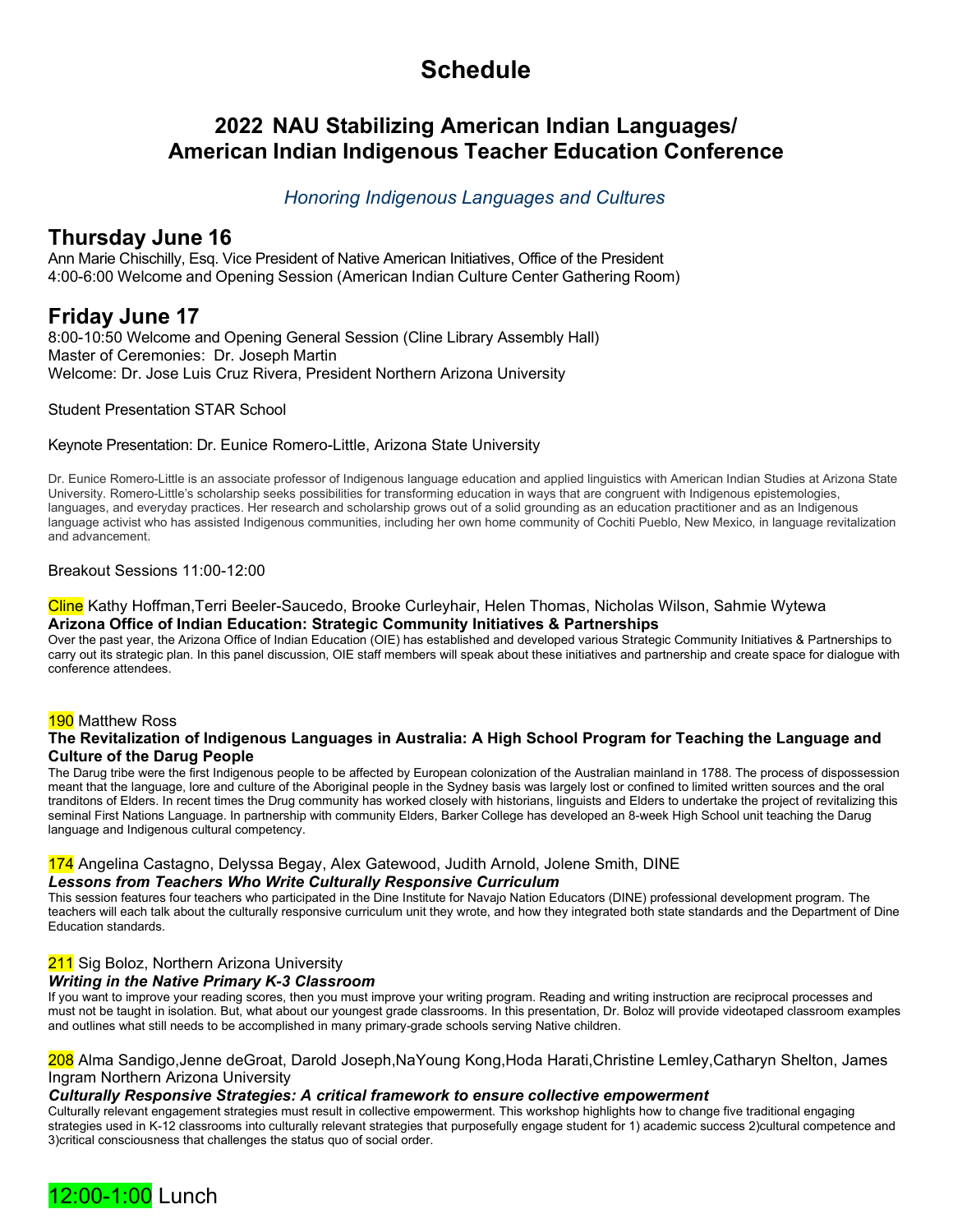### Keynote Presentation: Dr. Megan Bang, Northwestern University (Cline Library Assembly Hall)

Dr. Megan Bang (Ojibwe and Italian) is a Professor of the Learning Sciences and Psychology at Northwestern University and is currently serving as the Senior Vice President at the Spencer Foundation. Dr. Bang studies dynamics of culture, learning, and development broadly with a specific focus on the complexities of navigating multiple meaning systems in creating and implementing more effective and just learning environments in science, technology, engineering, arts, and mathematics education. Dr. Bang currently serves on the Board of Science Education at the National Academy of Sciences.

## 190 v Terry Huffman, Oklahoma State University *Transcultural Theory: Examining Native American Academic Success*

### 174 Mark Pinho, Kapela Eli,

#### *Nana I ke Kumu: Maui & Magnetism*

Nana I ke Kumu affords educators opportunities to access aina-based STEM education, infusing indigenous knowledge, language and values into curriculum, embracing cultural identity of students. A fun diorama of a Native Hawaiian story, Maui, will illustrate the effectiveness of this approach and provide strategies addressing teacher retention challenges.

211 Dr. Harold Begay, Superintendent of Department of Dine Education

### **Diné Two Great Knowledge System as an exegesis of traditional Diné philosophical constructs**

This presentation provides an epexegesis of the "T'aa Dine' Be'iina' Bindii'a' ", or the Dine' Traditional Way of Life, as authentic epistemological and ontological philosophical constructs. The epistemology is explained as one reflecting the higher abstraction, ideals, values, wisdom and philosophy of life within the six sacred mountains and the cosmos. The ontology reflects the traditional homeland within the Four Sacred Mountains, the natural order geographic foundation and the cosmos that make up the Diné epistemological philosophy and these are inherent in many traditional healing and protection way thought.

#### Breakout Sessions 2:45- 4:00

Cline Dr. Joseph Martin, Dr. Harold Begay, Dr. Shannon Goodsell, Dr. Christopher Bonn, Dr. Karina Roessel, Melissa Martin

### *Navigating Evolving Post Pandemic Leadership Paradigms*

When the COVID-19 pandemic began, school leaders found themselves in the unenviable position of crises managers. Unfortunately, experts believe this role isn't likely to disappear once the pandemic does. Crisis and change management are now essential skills required of a school leader. This panel will explore challenges they experienced and how they dealt with the issues.

### 190 v Ken Hall *North Dakota SB 2304 Working Group*

This panel presentation will cover a flagship education act, North Dakota Senate Bill 2304, was signed into law on April 23, 2021. The law sets a new precedent in the state of North Dakota and serves as an example of tribal-state partnerships in advancing Native education for all. Curriculum will have an emphasis on all federally recognized tribes in North Dakota focused on tribal history, sovereignty, culture, current events, and treaty rights.

### 174v Eomailani Kukahiko, Kamaleikuhali'a Krug, KawaiokapualeilehuaKaneakua-Rauschenberg, Kaniala Forsythe, Kawaimaka Enos

#### *No ka lahui Olelo Hawai'i**for the Hawaiian Nation*

This panel will discuss their experiences and kuelana of Hawaiian language immersion teaching programs includinguniversity programs, curriculum development and the role th*ey* play in Hawaiian language revitalization.

### 211 Sig Boloz

### *What I've Learned about Native School Improvement in the last 50 Years*

This presentation will discuss the current research regarding school restructuring, renewal and reform and those implications for actual school practice. This session will be practical for the parent, teacher and administrator. Mixing lecture and poetry Dr. Boloz will discuss the importance of developing a team of educators who are all working towards a limited set of goals, the role of leadership, school-wide planning techniques, managing the curriculum, and staff development ideas.

### 208 Nicholas Wilson, Darrell Marks, Christine Lemley

### *Connecting Kinship in Arizona Education*

We welcome and invite audience members to identify relationships between local and state-level models committed to fostering kinship in Arizona education. We invite viewers to identify how the models encourage educators to intentionally infuse relationship with a deeper sense of kinship, an infusion that begins to value and validate the lived experiences of Indigenous Peoples and their respective Knowledge Systems. Additionally, we invite attendees to share other models they have created/observed in their own and other communities.

4:00-5:00 Breakout Sessions

### Cline Jon Reyhner, Northern Arizona University

### *Improving American Indian Education Through Culturally Responsive Education*

This presentation describes how culture-based education has been used successfully to motivate and engage American Indian and other Indigenous students to increase their academic success.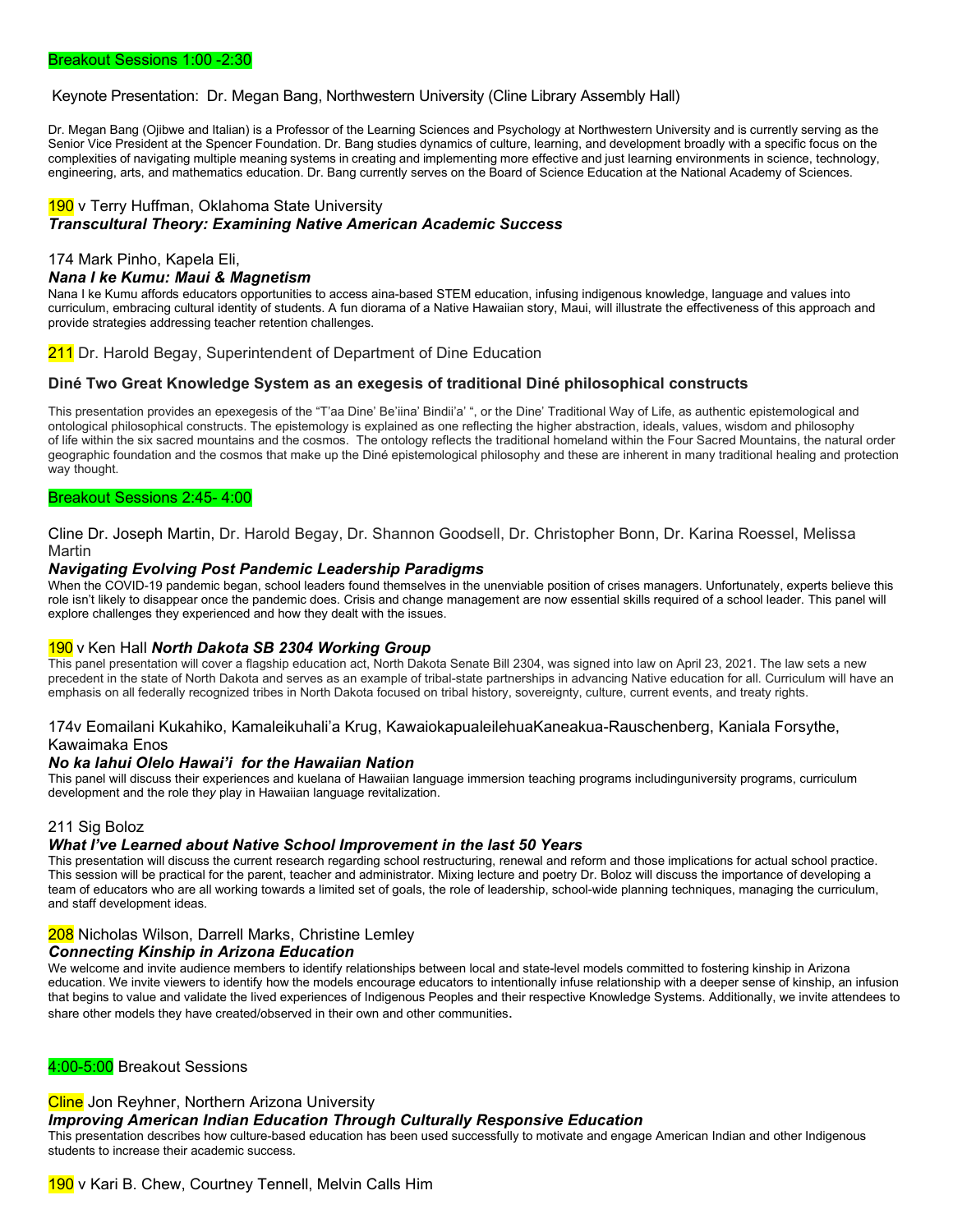## *Centering Relationality in Online Indigenous Language Courses*

This virtual workshop centers Indigenous understandings of relationality and shares examples of this concept in online Indigenous language courses. Attendees are invited to reflect on and share experiences of learning and teaching Indigenous languages in online settings through interactive discussions.

## 174 Glenabah Martinez, University of New Mexico

*Racial Micro-/Macro aggressions and Microaffirmations in Urban Public High Schools*

This presentation will provide a historical and contemporary overview of systemic racial micro- and macro- aggressions experienced by indigenous youth who attend public schools in New Mexico. Microaffirmations vis a vis activism and curricular responses will be provided.

## 211 (v) Al Pooley

## *Fatherhood is Sacred Motherhood is Sacred*

This session outlines the approach to a highly successful parent curriculum developed by a Native American father for Native American parents. The overview for training parents to be leaders in their own home identifies five core principles of the curriculum that work with Native American parents on and off reservations.

## 208 Christopher Bonn

#### *The Employment Efficiency Quadrant*

Employee and staff efficiency quadrant helps leaders develop insight on the best way to motivate employees and staff to gain organization effectiveness and efficiency. It is also a time management strategy for the leader. How to relate to your best employees, to your most difficult employees and all those in between.

## **Saturday June 18**

8:00-9:45 Welcome and Opening General Session (Cline Library Assembly Hall) Master of Ceremonies: Dr. Darold Joseph Welcome: Dr. Ramona Mellott, Dean of the College of Education

### Keynote Presentation: Dr. Sheilah Nicholas, University of Arizona

Sheilah E. Nicholas (Hopisino) is of the Sunforehead Clan from the Village of Songoopavi Second Mesa. She is a Professor in the College of Education and for the American Indian Language Development Institute (AILDI) at the University of Arizona. Professor Nicholas' scholarly work focuses on Indigenous/Hopi language maintenance and revitalization. Her consultant roles with the Hopi Tribe, local schools, and the Indigenous Language Institute, Santa Fe, NM have provided professional relationships resulting in the establishment of an on-site Hopi Language Summer Institute for teacher-training offering university course and transfer to LRC degree programs as well as on-going professional development in language-teaching. She is currently co-principal investigator for the Spencer funded study, "Indigenous-Language Immersion and Native American Student Achievement.

## 10:00-11:00 Breakout Sessions

## **Cline** Kamil Ozerk **Indigenous Sami Teacher Education and Sami Language Revitalization from 1992 to 2022**

Indigenous affairs are sensitive issues. The existing legal framework for language teaching, teacher involvement in curriculum construction and the degree of urbanization matters a lot for language revitalization. Small changes can have big consequences.

## 190 (v) Cheyanne Heidt, Justine Flynn *Infusing culture and language into the classroom and curriculum*

As our schools become increasingly diverse, the need for culturally accurate and appropriate information is gaining popularity quickly. Learn from the voices of two Native women who grew up in public schools and are working to change the narrative within them using culturally responsive teaching strategies and native language.

### 174 Mark Alapaki Luke

## *Hawai'I Papa o Ke Ao: Hawai'I Foundation of Enlightenment/Knowledge*

Hawai'I Papa o Ke Ao: Hawai'I Foundation of Enlightenment/Knowledge) Is a University of Hawai'l presidential appointed work committee and the name of the report/plan that is tasked with developing, implementing and assessing strategic actions to make the University of Hawai'I a leader in indigenous education. Since its inception in 2021, what has been the progress of Honolulu Community College, the University of Haai'I and beyond (community, State of Hawai'i)

### 211 (v) Anne Hamlin, Christine Lemley, Mostafa Hassanalian

### *Adventures in funding and adapting culturally responsive STEM ed*

Have you ever looked for grants for funding Indigenous culturally responsive and STEM collaborations? Hear a collection of one team's stories along their journey towards making STEM education culturally responsive, inclusive and accessible to Indigenous learners. Spark some ideas for funding and building your own STEM teaching practice.

### 11:10-12:00 Breakout Session

### Cline Ma. De los Angeles

## *Intercultural Universities and their impact on Language and Culture Revitalization in Indigenous Communities in Mexico*

After nearly 20 years of the Intercultural Universities, statistics regarding communities interests show that one of the major axes Language and Culture revitalization is not having the expected response. Enrollments indicate that students favor other programs. I present a description and analysis based on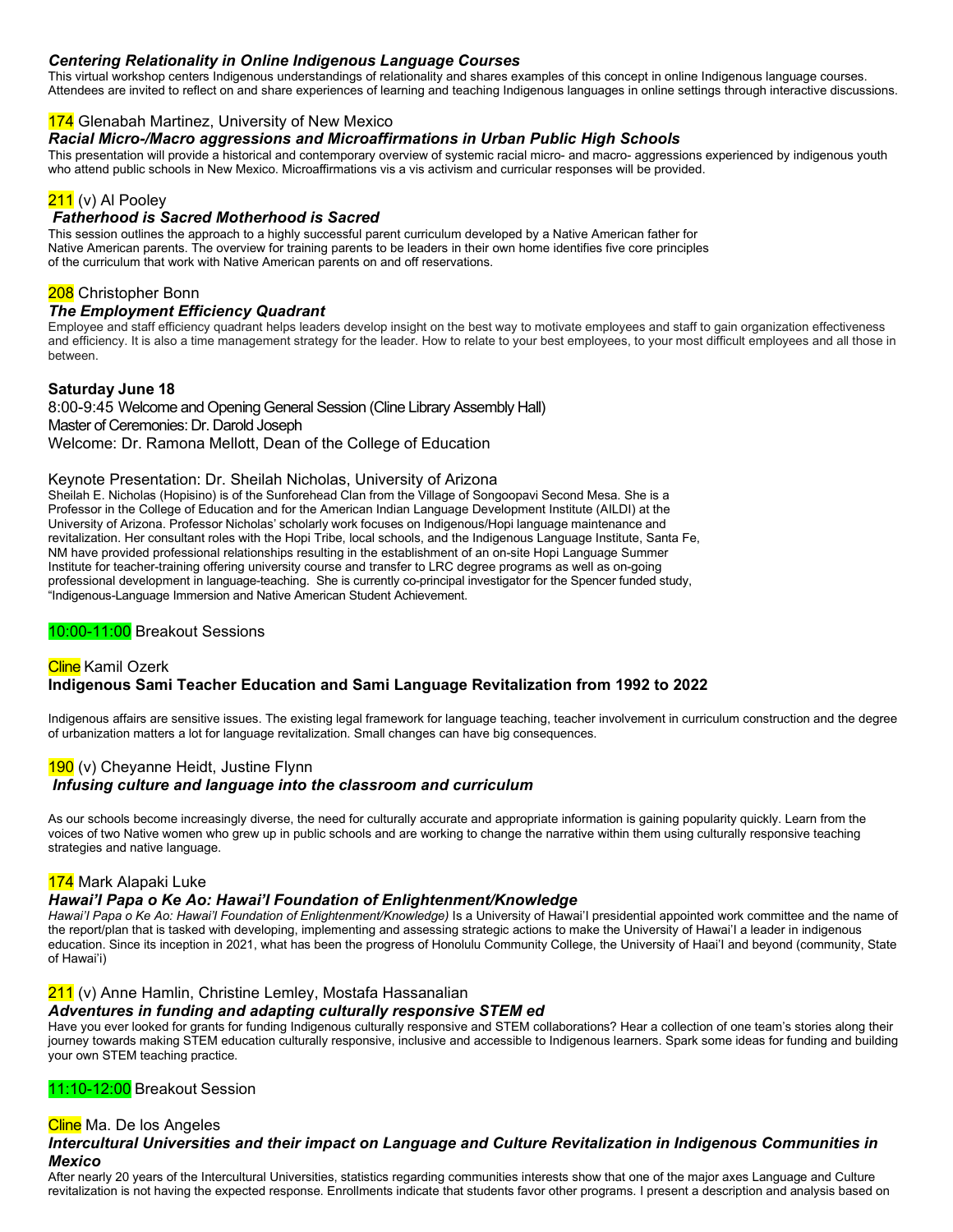quantitative data and personal experience.

## 190 (v) Melodie Hao

## *Sustaining our Identity Through Native Hawaiian Values*

For this oral history project, I looked to my kupana (elders) and other Native Hawaiian parents to explore the question, "What values and teachings do Native Hawaiians believe should be passed down to the next generation through education?" In exploring this question we found what empowers us and helps us to sustain our culture and identity.

## 174 Louise Benally, Anna Redsand, Kasei Storer *Mentor Apprentice Program The Dine Language Experience*

With a small grant received from the WKK Foundation, DLTA embarked ona Dine language revitalization pilot project using the Mentor-Apprentice Program (MAP) approach for adult and young adult Dine people. The project utilizes a natural but structured approach to learning or increasing fluency in the heritage language in the home and community through one-on-one, in-person or distance sessions. We will introduce MAP using a power point presentation, including video clips of actual sessions, sharing our adventures and pitfalls during two pilot stages.

# 12:00-1:00 Lunch

## 1:00-2:30 Breakout Sessions

#### Cline Dorothea Hoffman, Wilhelm Meya, Abbie Hantgan-Sonko, Elliott Thornton *Developing Dictionaries efficiently: In-person and virtual Rapid Word Collection for American Indian and First Nations Languages*

The purpose of this presentation is to showcase the Language Conservancy's advances in dictionary development for American Indian and First Nations Languages. TLC has adopted the RWC method to today's North American endangered language situation by streamlining in-person and virtual field collection in close collaboration with community members.

## 190 (v) Joslin Smith Lisa Crowshoe, Joanne Yellow Horn

## **Ten Year Blackfoot Language Revitalization Plan Revisited**

PBOE is a First Nation organization encompassing pre-school, elementary and junior/senior high school, postsecondary funding services and transportation for our on reserve studen.ts. Our organization committed to a 10-year Blackfoot Language Revitalization Plan in 2016. The panel will provide updates to our plan which was presented at SILS in 2016

## 174 Christine Lemley, Jennie deGroat,Darold Joseph, Alma Sandigo, Na Young Kong, Hoda Harati, Catharyn Shelton, James Ingram, Northern Arizona University

## **(***Re)imagining Infrastructure Supports for Cluster Hire Retention of Faculty Committed to Centering Indigenous and Latinx Communities*

Presenters talk about cluster hire goals to recruit faculty committed to centering Indigenous and Latinx communities, the university strategies committed to recruit and retaining diversity cohorts of scholars, recommendations we made to (re)imagine infrastructure supports and open discussions to attendees to learn of other techniques and strategies they are engaging/have engaged.

2:45-4:00 Breakout Sessions

## Cline Stephanie Witowski, Kayleigh Jeannette

## *7000 Languages: Towards Creating Free Online Language-Learning Materials for All*

7000 languages, a non-profit empowers communities to teach, learn, and sustain their endangered languages. We create free online language learning materials in close partnerships with communities. In this workshop we will be guiding community members through our software platform. Attendees will create an online language lesson they can share.

## 190 Crystal Redgrave, Kenneth Ryan

## *Teaching Indigenous Languages witn Indian Hand Talk, Images and Technology Tools*

It is said that what we believe, how we come to know, what we value, and what we enact, say, and think are rooted in language. For Native people, it is time to eschew the oppressor's language and return to our own heritage languages. This workshop introduces a method for teaching indigenous languages utilizing Indian hand talk, images, and technology tools*.* 

## 174 (v) Daniel Piper

## *Enrichment as Emergence: Rethinking the role of Heritage Language programs in Native American language revitalization*

This presentation examines the important role of Native American heritage language enrichment programs for school-based Indigenous language learning in the United States. This presentation will review relevant research from the field as well as research-based vignettes from an Dine language enrichment program. Through a collaborative conversation format, we can think through potential pathways to create heritage language programs that promote additive bilingualism and create a strong sense of cultural identity to empower families and students.